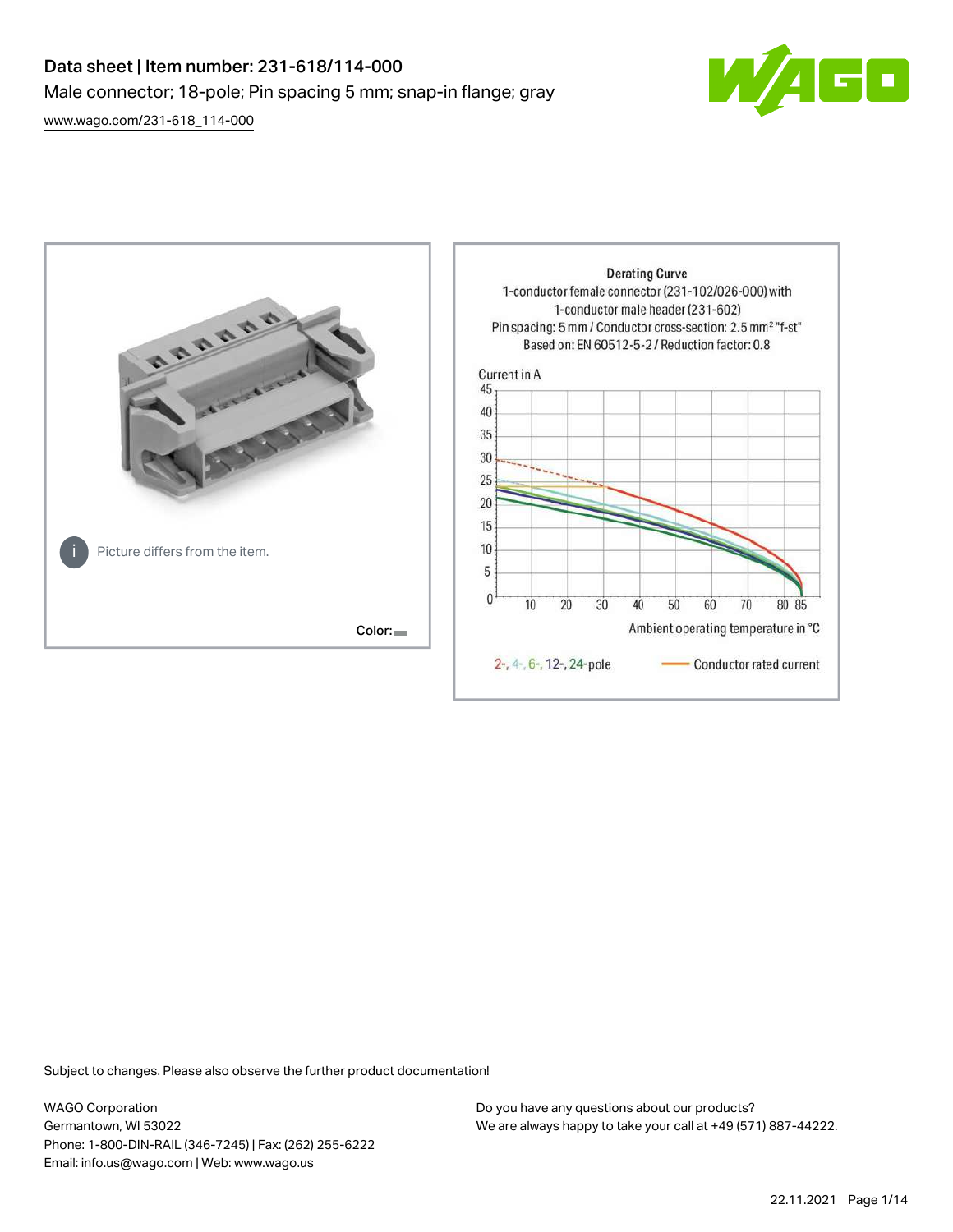



# Item description

- $\blacksquare$ Universal connection for all conductor types
- $\blacksquare$ Easy cable pre-assembly and on-unit wiring via vertical and horizontal CAGE CLAMP® actuation
- $\blacksquare$ For wire-to-wire and board-to-wire connections
- $\blacksquare$ Versions available with snap-in mounting feet or flanges for panel or through-panel mounting
- П With coding fingers

# Data Notes

Safety information 1 The MCS – MULTI CONNECTION SYSTEM includes connectors without breaking capacity in accordance with DIN EN 61984. When

Subject to changes. Please also observe the further product documentation!  $\mathbf{u}$ 

WAGO Corporation Germantown, WI 53022 Phone: 1-800-DIN-RAIL (346-7245) | Fax: (262) 255-6222 Email: info.us@wago.com | Web: www.wago.us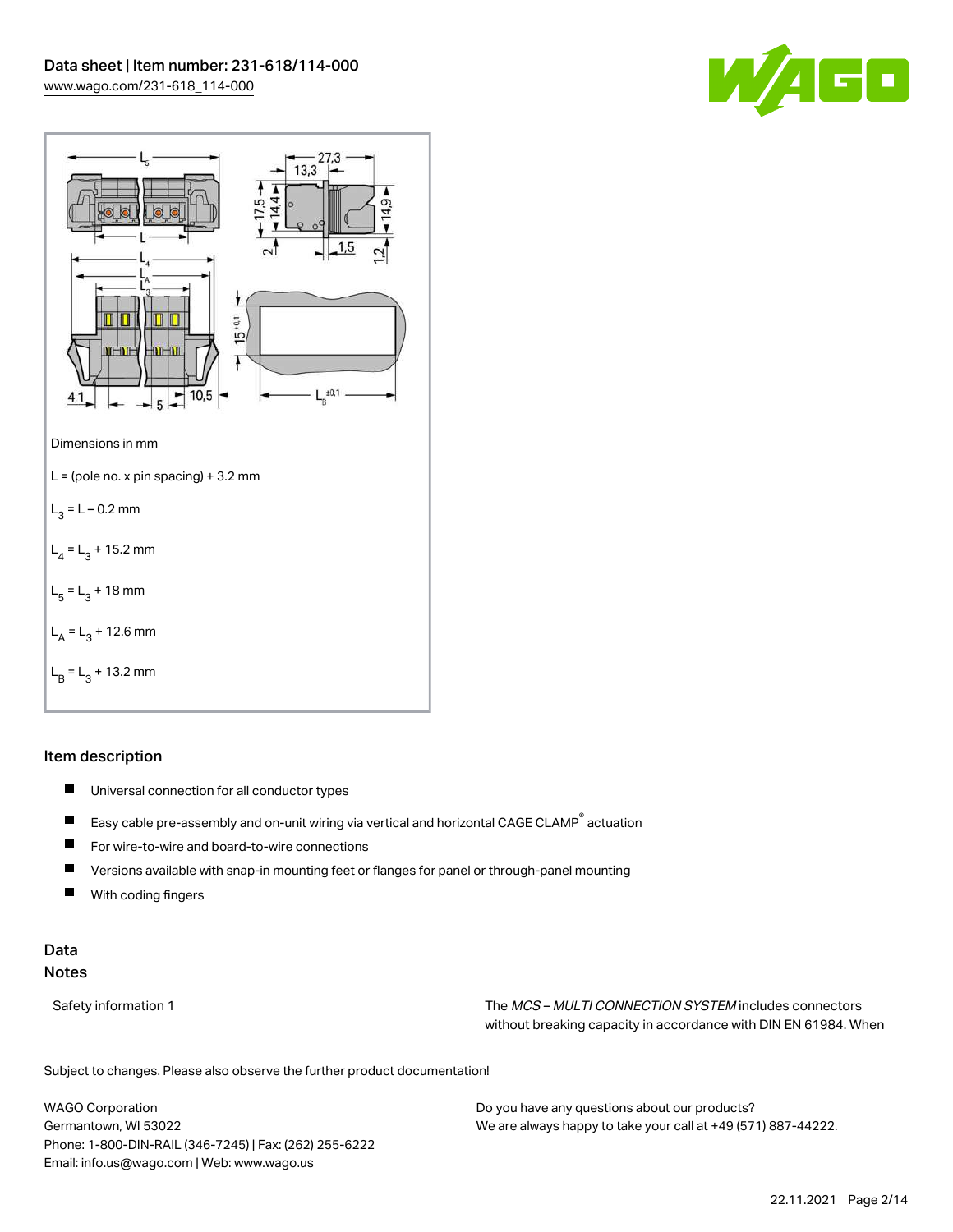

used as intended, these connectors must not be connected /disconnected when live or under load. The circuit design should ensure header pins, which can be touched, are not live when unmated.

|           | unnuuvu.                                                         |
|-----------|------------------------------------------------------------------|
| Variants: | Other pole numbers                                               |
|           | Gold-plated or partially gold-plated contact surfaces            |
|           | Other versions (or variants) can be requested from WAGO Sales or |
|           | configured at https://configurator.wago.com/                     |

# Electrical data

# IEC Approvals

| Ratings per                 | IEC/EN 60664-1                                                       |
|-----------------------------|----------------------------------------------------------------------|
| Rated voltage (III / 3)     | 320 V                                                                |
| Rated surge voltage (III/3) | 4 <sub>kV</sub>                                                      |
| Rated voltage (III/2)       | 320 V                                                                |
| Rated surge voltage (III/2) | 4 <sub>k</sub> V                                                     |
| Nominal voltage (II/2)      | 630 V                                                                |
| Rated surge voltage (II/2)  | 4 <sub>k</sub> V                                                     |
| Rated current               | 12A                                                                  |
| Legend (ratings)            | (III / 2) $\triangleq$ Overvoltage category III / Pollution degree 2 |

# UL Approvals

| Approvals per                  | UL 1059 |
|--------------------------------|---------|
| Rated voltage UL (Use Group B) | 300 V   |
| Rated current UL (Use Group B) | 15 A    |
| Rated voltage UL (Use Group D) | 300 V   |
| Rated current UL (Use Group D) | 10 A    |

# Ratings per UL

| Rated voltage UL 1977 | 600 V |
|-----------------------|-------|
| Rated current UL 1977 | эA    |

# CSA Approvals

| Approvals per                   | <b>CSA</b> |
|---------------------------------|------------|
| Rated voltage CSA (Use Group B) | 300 V      |
| Rated current CSA (Use Group B) | 15 A       |
| Rated voltage CSA (Use Group D) | 300 V      |

Subject to changes. Please also observe the further product documentation!

| <b>WAGO Corporation</b>                                | Do you have any questions about our products?                 |
|--------------------------------------------------------|---------------------------------------------------------------|
| Germantown, WI 53022                                   | We are always happy to take your call at +49 (571) 887-44222. |
| Phone: 1-800-DIN-RAIL (346-7245)   Fax: (262) 255-6222 |                                                               |
| Email: info.us@wago.com   Web: www.wago.us             |                                                               |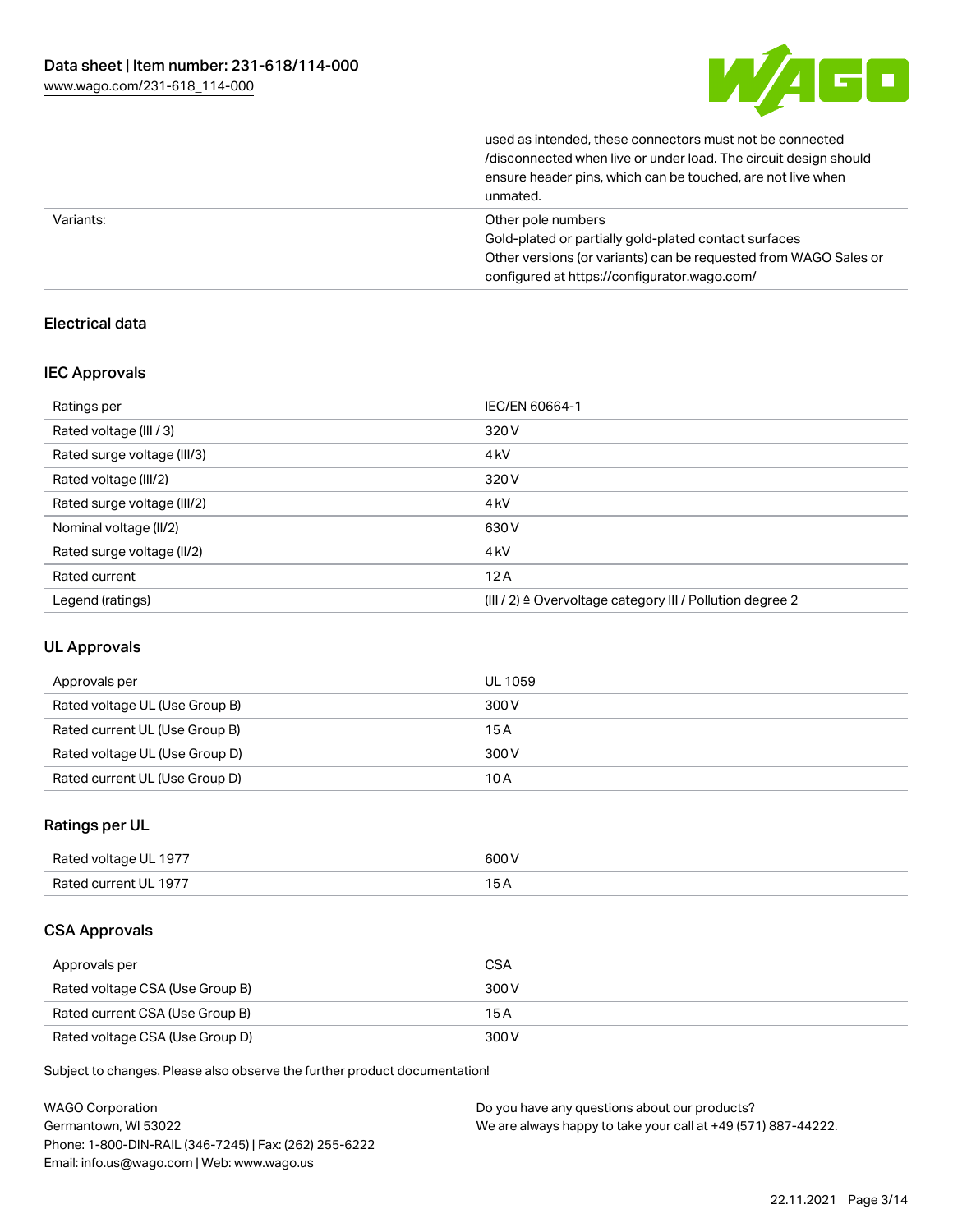[www.wago.com/231-618\\_114-000](http://www.wago.com/231-618_114-000)



| Rated current CSA (Use Group D) | <b>U</b> H |
|---------------------------------|------------|
|                                 |            |

# Connection data

| Total number of connection points | 18 |
|-----------------------------------|----|
| Total number of potentials        | 18 |
| Number of connection types        |    |
| Number of levels                  |    |

# Connection 1

| Connection technology                             | CAGE CLAMP®                             |
|---------------------------------------------------|-----------------------------------------|
| Actuation type                                    | Operating tool                          |
| Solid conductor                                   | $0.082.5$ mm <sup>2</sup> / 28  12 AWG  |
| Fine-stranded conductor                           | $0.08$ 2.5 mm <sup>2</sup> / 28  12 AWG |
| Fine-stranded conductor; with insulated ferrule   | $0.251.5$ mm <sup>2</sup>               |
| Fine-stranded conductor; with uninsulated ferrule | $0.252.5$ mm <sup>2</sup>               |
| Strip length                                      | $89$ mm / 0.31  0.35 inch               |
| Number of poles                                   | 18                                      |
| Conductor entry direction to mating direction     | 0°                                      |

# Physical data

| Pin spacing | 5 mm / 0.197 inch    |
|-------------|----------------------|
| Width       | 111 mm / 4.37 inch   |
| Height      | 17.5 mm / 0.689 inch |
| Depth       | 27.5 mm / 1.083 inch |

# Mechanical data

| Housing sheet thickness | $0.5$ 2.5 mm / 0.02  0.098 inch |
|-------------------------|---------------------------------|
| Mounting type           | Snap-in                         |
| Mounting type           | Feed-through mounting           |

# Plug-in connection

| Contact type (pluggable connector) | Male connector/plug |
|------------------------------------|---------------------|
| Connector (connection type)        | for conductor       |
| Mismating protection               | No                  |
| Locking of plug-in connection      | Without             |

Subject to changes. Please also observe the further product documentation! Material data

| <b>WAGO Corporation</b>                                | Do you have any questions about our products?                 |
|--------------------------------------------------------|---------------------------------------------------------------|
| Germantown, WI 53022                                   | We are always happy to take your call at +49 (571) 887-44222. |
| Phone: 1-800-DIN-RAIL (346-7245)   Fax: (262) 255-6222 |                                                               |
| Email: info.us@wago.com   Web: www.wago.us             |                                                               |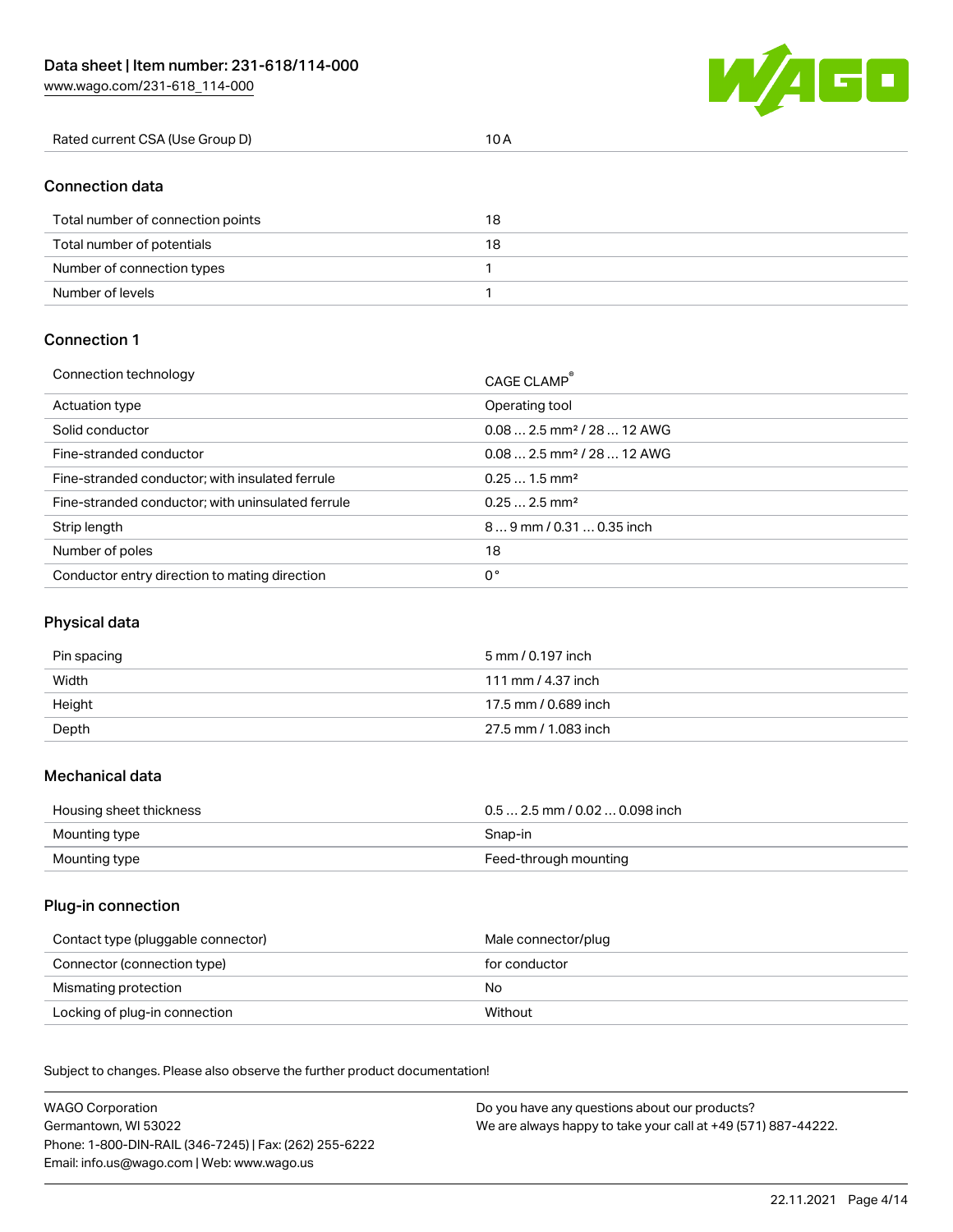

# Material data

| Color                       | gray                                    |
|-----------------------------|-----------------------------------------|
| Material group              |                                         |
| Insulation material         | Polyamide (PA66)                        |
| Flammability class per UL94 | V <sub>0</sub>                          |
| Clamping spring material    | Chrome nickel spring steel (CrNi)       |
| Contact material            | Electrolytic copper ( $E_{\text{Cu}}$ ) |
| Contact plating             | tin-plated                              |
| Fire load                   | 0.529 MJ                                |
| Weight                      | 28.9g                                   |
|                             |                                         |

## Environmental requirements

| Limit temperature range | . +100 °C<br>$-60$ |
|-------------------------|--------------------|
|-------------------------|--------------------|

# Commercial data

| Product Group         | 3 (Multi Conn. System) |
|-----------------------|------------------------|
| PU (SPU)              | 10 Stück               |
| Packaging type        | box                    |
| Country of origin     | DE                     |
| <b>GTIN</b>           | 4050821216162          |
| Customs tariff number | 8536694040             |

# Approvals / Certificates

## Country specific Approvals

| Logo | Approval                               | <b>Additional Approval Text</b> | Certificate<br>name |
|------|----------------------------------------|---------------------------------|---------------------|
|      | CВ<br><b>DEKRA Certification B.V.</b>  | IEC 61984                       | NL-39756            |
|      | <b>CSA</b><br>DEKRA Certification B.V. | C <sub>22.2</sub>               | 1466354             |

#### Ship Approvals

|      |                             |                          | Certificate |
|------|-----------------------------|--------------------------|-------------|
| Logo | Approval                    | Additional Approval Text | name        |
|      | <b>ABS</b>                  | $\overline{\phantom{0}}$ | $19-$       |
|      | American Bureau of Shipping |                          | HG1869876-  |

Subject to changes. Please also observe the further product documentation!

| <b>WAGO Corporation</b>                                | Do you have any questions about our products?                 |
|--------------------------------------------------------|---------------------------------------------------------------|
| Germantown, WI 53022                                   | We are always happy to take your call at +49 (571) 887-44222. |
| Phone: 1-800-DIN-RAIL (346-7245)   Fax: (262) 255-6222 |                                                               |
| Email: info.us@wago.com   Web: www.wago.us             |                                                               |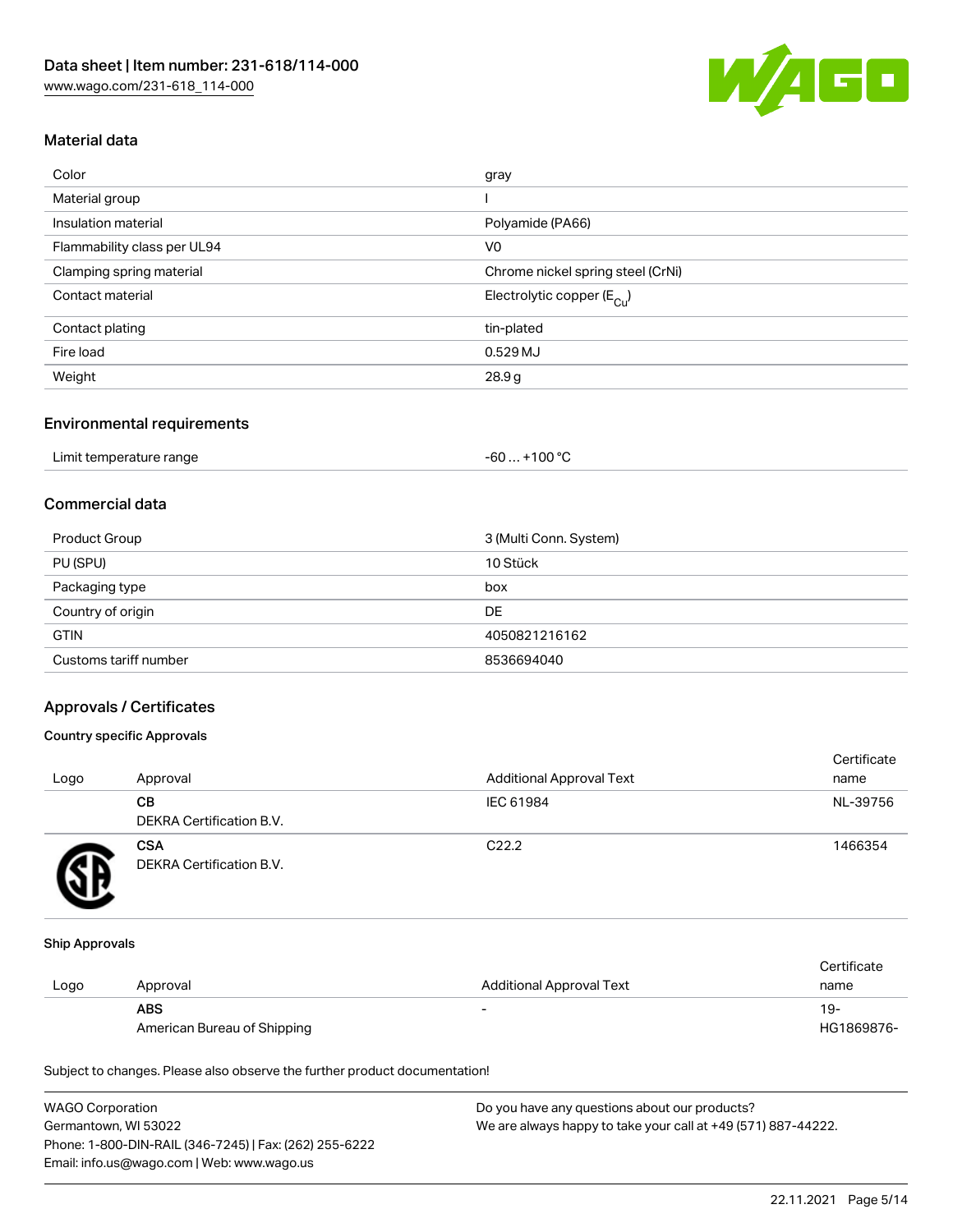

| ABS                 |                                        |                                 | <b>PDA</b>  |
|---------------------|----------------------------------------|---------------------------------|-------------|
|                     | BV                                     | IEC 60998                       | 11915/D0    |
|                     | Bureau Veritas S.A.                    |                                 | BV          |
| <b>BUREAU</b>       | <b>DNV GL</b>                          | -                               | TAE000016Z  |
|                     | Det Norske Veritas, Germanischer Lloyd |                                 |             |
| <b>UL-Approvals</b> |                                        |                                 |             |
|                     |                                        |                                 | Certificate |
| Logo                | Approval                               | <b>Additional Approval Text</b> | name        |

| Logo | Approval                             | <b>Additional Approval Text</b> | name   |
|------|--------------------------------------|---------------------------------|--------|
| J    | UR<br>Underwriters Laboratories Inc. | <b>UL 1977</b>                  | E45171 |

# Counterpart



Item no.231-118/026-000 Female plug; 18-pole; 12 AWG max; pin spacing 5 mm; 1 conductor per pole; gray [www.wago.com/231-118/026-000](https://www.wago.com/231-118/026-000)

## Optional accessories

| Ferrule |                                                                                                    |                      |  |
|---------|----------------------------------------------------------------------------------------------------|----------------------|--|
|         | Item no.: 216-101                                                                                  | www.wago.com/216-101 |  |
|         | Ferrule; Sleeve for 0.5 mm <sup>2</sup> / AWG 22; uninsulated; electro-tin plated; silver-colored  |                      |  |
|         | Item no.: 216-104                                                                                  |                      |  |
|         | Ferrule; Sleeve for 1.5 mm <sup>2</sup> / AWG 16; uninsulated; electro-tin plated; silver-colored  | www.wago.com/216-104 |  |
|         | Item no.: 216-106                                                                                  |                      |  |
|         | Ferrule; Sleeve for 2.5 mm <sup>2</sup> / AWG 14; uninsulated; electro-tin plated; silver-colored  | www.wago.com/216-106 |  |
|         | Item no.: 216-102                                                                                  |                      |  |
|         | Ferrule; Sleeve for 0.75 mm <sup>2</sup> / AWG 20; uninsulated; electro-tin plated; silver-colored | www.wago.com/216-102 |  |
|         | Item no.: 216-103                                                                                  |                      |  |
|         | Ferrule; Sleeve for 1 mm <sup>2</sup> / AWG 18; uninsulated; electro-tin plated                    | www.wago.com/216-103 |  |
|         | Item no.: 216-123                                                                                  |                      |  |
|         | Ferrule; Sleeve for 1 mm <sup>2</sup> / AWG 18; uninsulated; electro-tin plated; silver-colored    | www.wago.com/216-123 |  |

Subject to changes. Please also observe the further product documentation!

WAGO Corporation Germantown, WI 53022 Phone: 1-800-DIN-RAIL (346-7245) | Fax: (262) 255-6222 Email: info.us@wago.com | Web: www.wago.us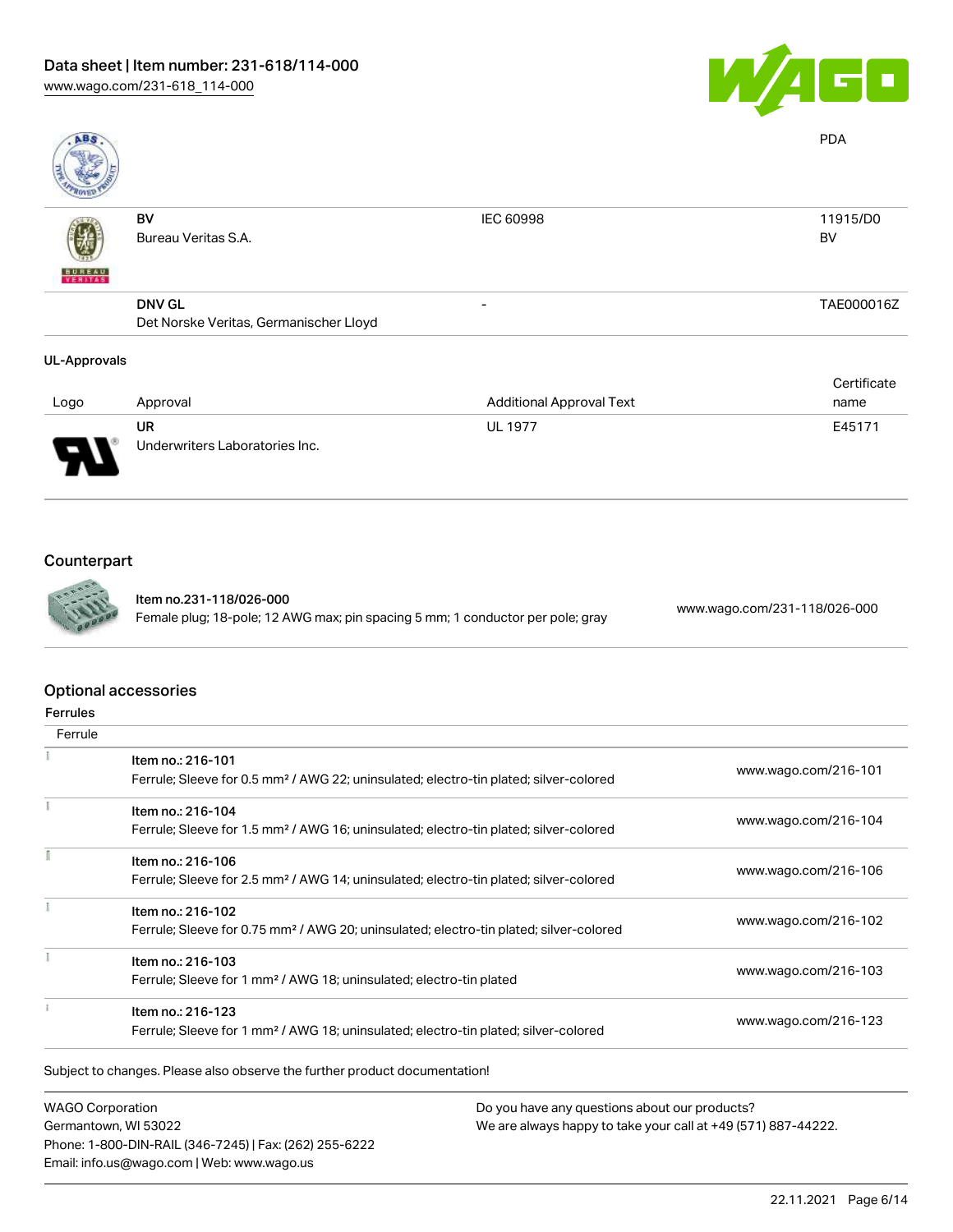# Data sheet | Item number: 231-618/114-000

[www.wago.com/231-618\\_114-000](http://www.wago.com/231-618_114-000)



|    | Item no.: 216-122<br>Ferrule; Sleeve for 0.75 mm <sup>2</sup> / AWG 20; uninsulated; electro-tin plated; silver-colored                                                                           | www.wago.com/216-122 |
|----|---------------------------------------------------------------------------------------------------------------------------------------------------------------------------------------------------|----------------------|
| Ĭ. | Item no.: 216-124<br>Ferrule; Sleeve for 1.5 mm <sup>2</sup> / AWG 16; uninsulated; electro-tin plated                                                                                            | www.wago.com/216-124 |
|    | Item no.: 216-142<br>Ferrule; Sleeve for 0.75 mm <sup>2</sup> / 18 AWG; uninsulated; electro-tin plated; electrolytic copper; gastight<br>crimped; acc. to DIN 46228, Part 1/08.92                | www.wago.com/216-142 |
|    | Item no.: 216-132<br>Ferrule; Sleeve for 0.34 mm <sup>2</sup> / AWG 24; uninsulated; electro-tin plated                                                                                           | www.wago.com/216-132 |
| î. | Item no.: 216-121<br>Ferrule; Sleeve for 0.5 mm <sup>2</sup> / AWG 22; uninsulated; electro-tin plated; silver-colored                                                                            | www.wago.com/216-121 |
|    | Item no.: 216-143<br>Ferrule; Sleeve for 1 mm <sup>2</sup> / AWG 18; uninsulated; electro-tin plated; electrolytic copper; gastight<br>crimped; acc. to DIN 46228, Part 1/08.92                   | www.wago.com/216-143 |
| I. | Item no.: 216-131<br>Ferrule; Sleeve for 0.25 mm <sup>2</sup> / AWG 24; uninsulated; electro-tin plated; silver-colored                                                                           | www.wago.com/216-131 |
|    | Item no.: 216-141<br>Ferrule; Sleeve for 0.5 mm <sup>2</sup> / 20 AWG; uninsulated; electro-tin plated; electrolytic copper; gastight<br>crimped; acc. to DIN 46228, Part 1/08.92                 | www.wago.com/216-141 |
| ı. | Item no.: 216-152<br>Ferrule; Sleeve for 0.34 mm <sup>2</sup> / AWG 24; uninsulated; electro-tin plated                                                                                           | www.wago.com/216-152 |
| ۸  | Item no.: 216-203<br>Ferrule; Sleeve for 1 mm <sup>2</sup> / AWG 18; insulated; electro-tin plated; red                                                                                           | www.wago.com/216-203 |
|    | Item no.: 216-202<br>Ferrule; Sleeve for 0.75 mm <sup>2</sup> / 18 AWG; insulated; electro-tin plated; gray                                                                                       | www.wago.com/216-202 |
| 1  | Item no.: 216-151<br>Ferrule; Sleeve for 0.25 mm <sup>2</sup> / AWG 24; uninsulated; electro-tin plated                                                                                           | www.wago.com/216-151 |
| Â  | Item no.: 216-204<br>Ferrule; Sleeve for 1.5 mm <sup>2</sup> / AWG 16; insulated; electro-tin plated; black                                                                                       | www.wago.com/216-204 |
|    | Item no.: 216-144<br>Ferrule; Sleeve for 1.5 mm <sup>2</sup> / AWG 16; uninsulated; electro-tin plated; electrolytic copper; gastight<br>crimped; acc. to DIN 46228, Part 1/08.92; silver-colored | www.wago.com/216-144 |
|    | ltem no.: 216-201<br>Ferrule; Sleeve for 0.5 mm <sup>2</sup> / 20 AWG; insulated; electro-tin plated; white                                                                                       | www.wago.com/216-201 |
|    | Item no.: 216-223<br>Ferrule; Sleeve for 1 mm <sup>2</sup> / AWG 18; insulated; electro-tin plated; red                                                                                           | www.wago.com/216-223 |
|    | Item no.: 216-241<br>Ferrule; Sleeve for 0.5 mm <sup>2</sup> / 20 AWG; insulated; electro-tin plated; electrolytic copper; gastight<br>crimped; acc. to DIN 46228, Part 4/09.90; white            | www.wago.com/216-241 |
|    | Item no.: 216-242                                                                                                                                                                                 |                      |

Subject to changes. Please also observe the further product documentation!

WAGO Corporation Germantown, WI 53022 Phone: 1-800-DIN-RAIL (346-7245) | Fax: (262) 255-6222 Email: info.us@wago.com | Web: www.wago.us Do you have any questions about our products? We are always happy to take your call at +49 (571) 887-44222.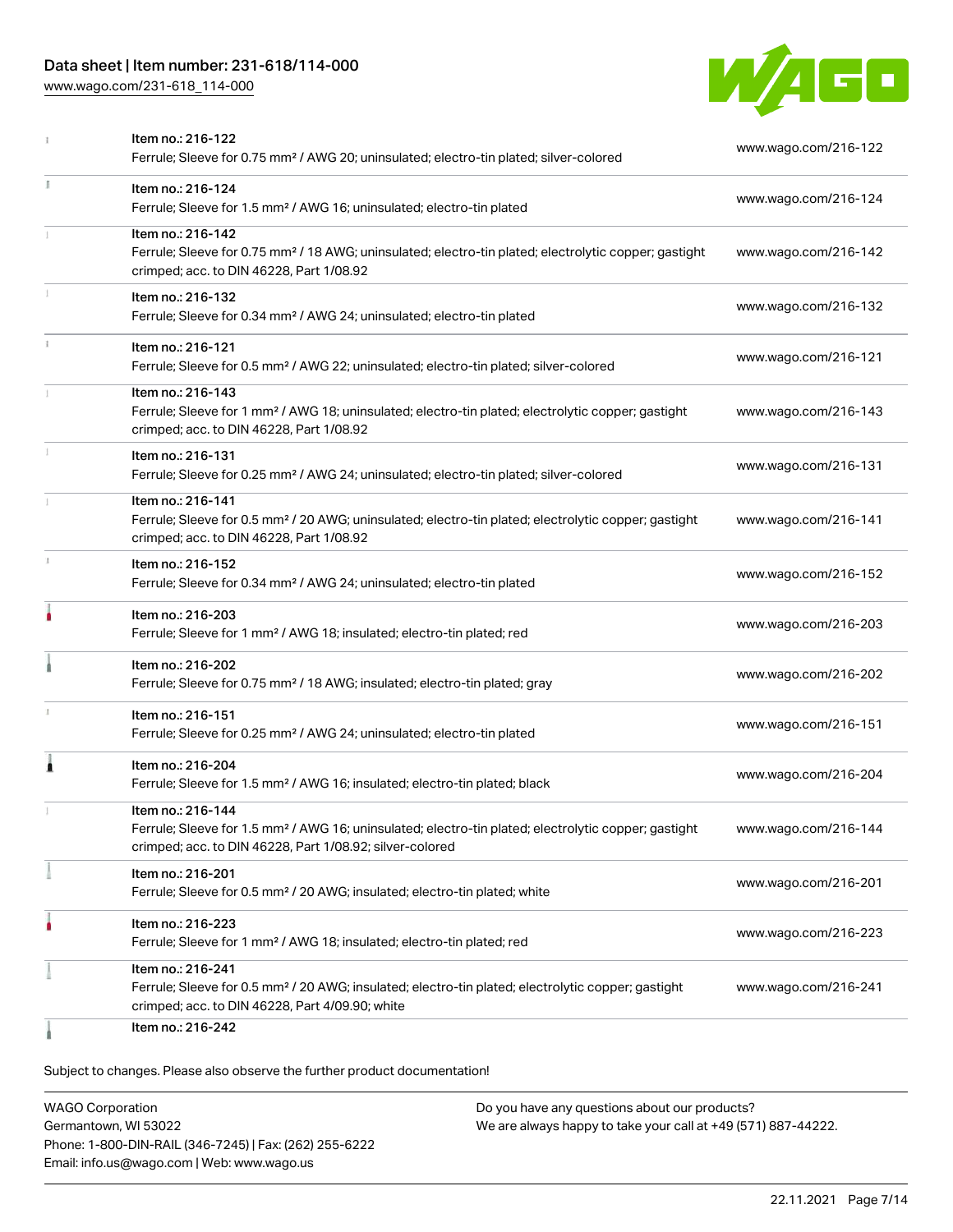[www.wago.com/231-618\\_114-000](http://www.wago.com/231-618_114-000)



|        | Ferrule; Sleeve for 0.75 mm <sup>2</sup> / 18 AWG; insulated; electro-tin plated; electrolytic copper; gastight<br>crimped; acc. to DIN 46228, Part 4/09.90; gray                                       | www.wago.com/216-242 |
|--------|---------------------------------------------------------------------------------------------------------------------------------------------------------------------------------------------------------|----------------------|
|        | Item no.: 216-222<br>Ferrule; Sleeve for 0.75 mm <sup>2</sup> / 18 AWG; insulated; electro-tin plated; gray                                                                                             | www.wago.com/216-222 |
|        | Item no.: 216-221<br>Ferrule; Sleeve for 0.5 mm <sup>2</sup> / 20 AWG; insulated; electro-tin plated; white                                                                                             | www.wago.com/216-221 |
| 1      | Item no.: 216-224<br>Ferrule; Sleeve for 1.5 mm <sup>2</sup> / AWG 16; insulated; electro-tin plated; black                                                                                             | www.wago.com/216-224 |
|        | Item no.: 216-243<br>Ferrule; Sleeve for 1 mm <sup>2</sup> / AWG 18; insulated; electro-tin plated; electrolytic copper; gastight crimped; www.wago.com/216-243<br>acc. to DIN 46228, Part 4/09.90; red |                      |
| Å      | Item no.: 216-244<br>Ferrule; Sleeve for 1.5 mm <sup>2</sup> / AWG 16; insulated; electro-tin plated; electrolytic copper; gastight<br>crimped; acc. to DIN 46228, Part 4/09.90; black                  | www.wago.com/216-244 |
|        | Item no.: 216-263<br>Ferrule; Sleeve for 1 mm <sup>2</sup> / AWG 18; insulated; electro-tin plated; electrolytic copper; gastight crimped; www.wago.com/216-263<br>acc. to DIN 46228, Part 4/09.90; red |                      |
| Ä.     | Item no.: 216-264<br>Ferrule; Sleeve for 1.5 mm <sup>2</sup> / AWG 16; insulated; electro-tin plated; electrolytic copper; gastight<br>crimped; acc. to DIN 46228, Part 4/09.90; black                  | www.wago.com/216-264 |
| À      | Item no.: 216-284<br>Ferrule; Sleeve for 1.5 mm <sup>2</sup> / AWG 16; insulated; electro-tin plated; electrolytic copper; gastight<br>crimped; acc. to DIN 46228, Part 4/09.90; black                  | www.wago.com/216-284 |
|        | Item no.: 216-262<br>Ferrule; Sleeve for 0.75 mm <sup>2</sup> / 18 AWG; insulated; electro-tin plated; electrolytic copper; gastight<br>crimped; acc. to DIN 46228, Part 4/09.90; gray                  | www.wago.com/216-262 |
|        | Item no.: 216-301<br>Ferrule; Sleeve for 0.25 mm <sup>2</sup> / AWG 24; insulated; electro-tin plated; yellow                                                                                           | www.wago.com/216-301 |
|        | Item no.: 216-321<br>Ferrule; Sleeve for 0.25 mm <sup>2</sup> / AWG 24; insulated; electro-tin plated; yellow                                                                                           | www.wago.com/216-321 |
| í      | Item no.: 216-322<br>Ferrule; Sleeve for 0.34 mm <sup>2</sup> / 22 AWG; insulated; electro-tin plated; green                                                                                            | www.wago.com/216-322 |
|        | Item no.: 216-302<br>Ferrule; Sleeve for 0.34 mm <sup>2</sup> / 22 AWG; insulated; electro-tin plated; light turquoise                                                                                  | www.wago.com/216-302 |
| Cover  |                                                                                                                                                                                                         |                      |
| Cover  |                                                                                                                                                                                                         |                      |
|        | Item no.: 231-668<br>Lockout caps; for covering unused clamping units; gray                                                                                                                             | www.wago.com/231-668 |
| Coding |                                                                                                                                                                                                         |                      |
| Coding |                                                                                                                                                                                                         |                      |
|        | Item no.: 231-129<br>Coding key; snap-on type; light gray                                                                                                                                               | www.wago.com/231-129 |
|        | Subject to changes. Please also observe the further product documentation!                                                                                                                              |                      |

WAGO Corporation Germantown, WI 53022 Phone: 1-800-DIN-RAIL (346-7245) | Fax: (262) 255-6222 Email: info.us@wago.com | Web: www.wago.us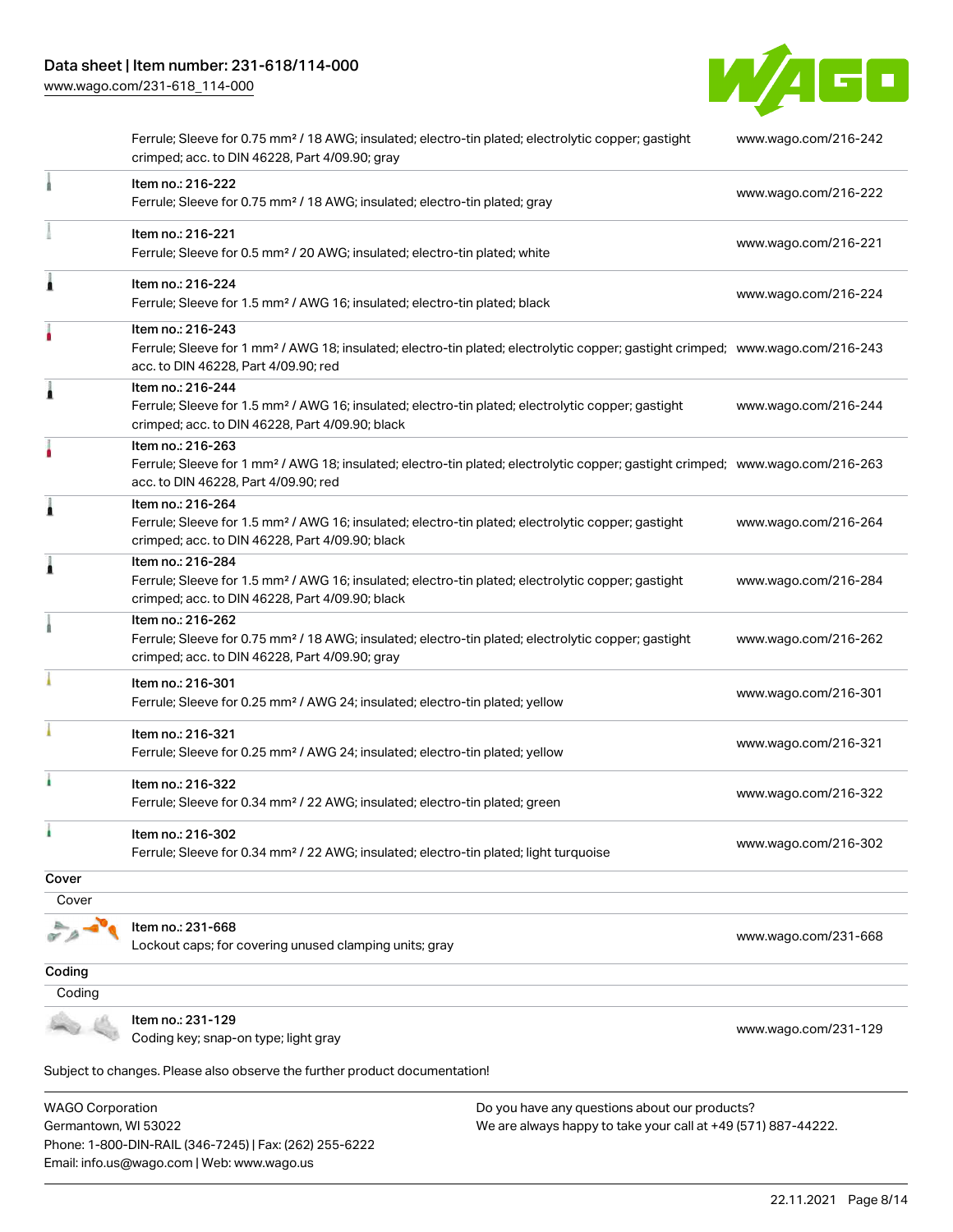# Data sheet | Item number: 231-618/114-000

[www.wago.com/231-618\\_114-000](http://www.wago.com/231-618_114-000)

Germantown, WI 53022

Phone: 1-800-DIN-RAIL (346-7245) | Fax: (262) 255-6222

Email: info.us@wago.com | Web: www.wago.us



|                 | Insulations stops                                                                                               |                      |
|-----------------|-----------------------------------------------------------------------------------------------------------------|----------------------|
| Insulation stop |                                                                                                                 |                      |
|                 | Item no.: 231-672<br>Insulation stop; 0.75 - 1 mm <sup>2</sup> ; dark gray                                      | www.wago.com/231-672 |
|                 | Item no.: 231-670<br>Insulation stop; 0.08-0.2 mm <sup>2</sup> / 0.2 mm <sup>2</sup> "s"; white                 | www.wago.com/231-670 |
|                 | Item no.: 231-671<br>Insulation stop; 0.25 - 0.5 mm <sup>2</sup> ; light gray                                   | www.wago.com/231-671 |
| Jumpers         |                                                                                                                 |                      |
| Jumper          |                                                                                                                 |                      |
|                 | Item no.: 231-905<br>Jumper; for conductor entry; 5-way; insulated; gray                                        | www.wago.com/231-905 |
|                 | Item no.: 231-903<br>Jumper; for conductor entry; 3-way; insulated; gray                                        | www.wago.com/231-903 |
|                 | Item no.: 231-907<br>Jumper; for conductor entry; 7-way; insulated; gray                                        | www.wago.com/231-907 |
|                 | Item no.: 231-910<br>Jumper; for conductor entry; 10-way; insulated; gray                                       | www.wago.com/231-910 |
|                 | Item no.: 231-902<br>Jumper; for conductor entry; 2-way; insulated; gray                                        | www.wago.com/231-902 |
| <b>Tools</b>    |                                                                                                                 |                      |
| Operating tool  |                                                                                                                 |                      |
|                 | Item no.: 209-130<br>Operating tool; suitable for 264, 280 and 281 Series; 1-way; of insulating material; white | www.wago.com/209-130 |
|                 | Item no.: 209-132<br>Operating tool; for connecting comb-style jumper bar; 2-way; of insulating material        | www.wago.com/209-132 |
|                 | Item no.: 231-159<br>Operating tool; natural                                                                    | www.wago.com/231-159 |
|                 | Item no.: 210-250<br>Operating tool; for MCS MINI & MIDI with CAGE CLAMP® connection; red                       | www.wago.com/210-250 |
|                 | Item no.: 231-231<br>Combination operating tool; red                                                            | www.wago.com/231-231 |

We are always happy to take your call at +49 (571) 887-44222.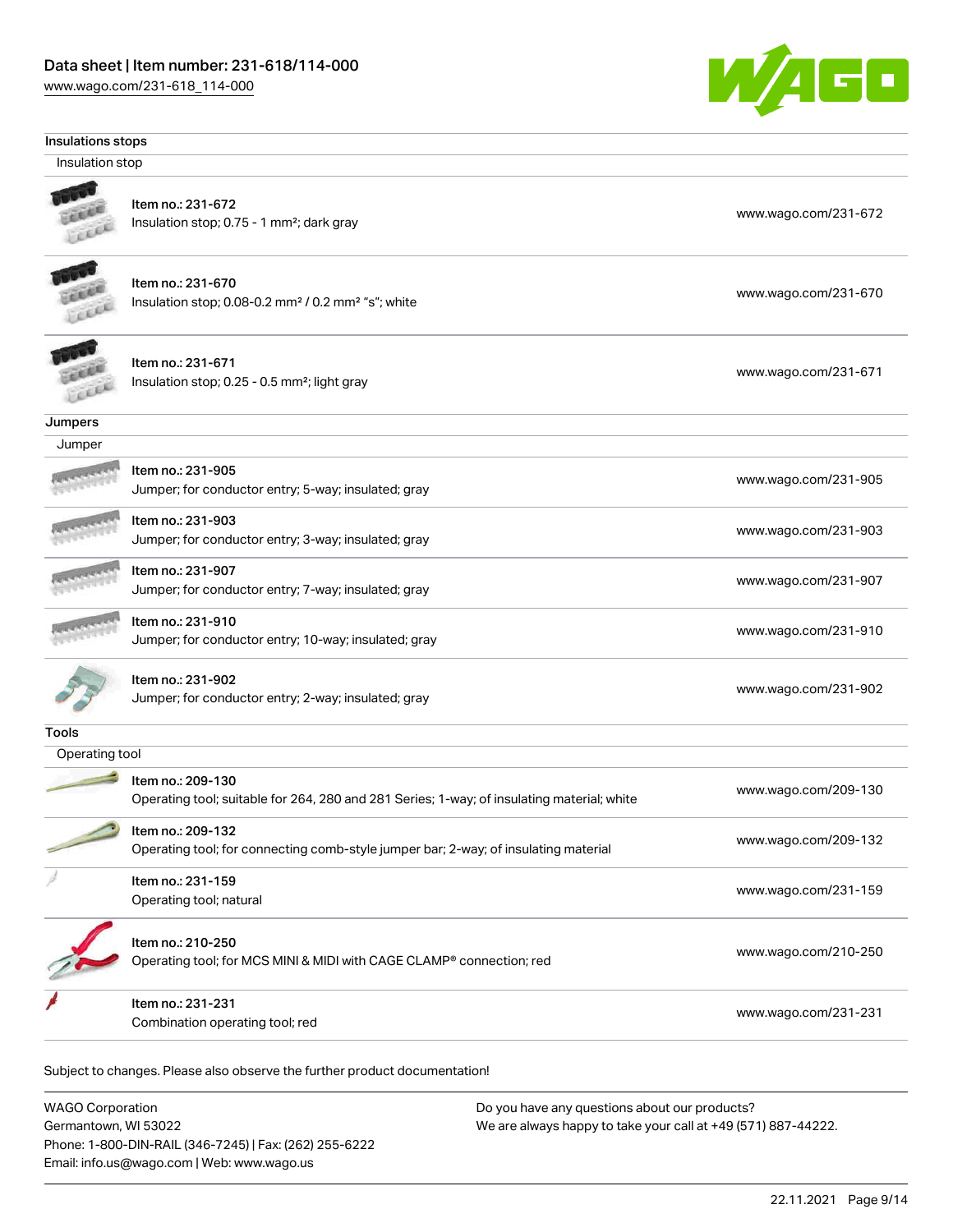# Data sheet | Item number: 231-618/114-000

[www.wago.com/231-618\\_114-000](http://www.wago.com/231-618_114-000)



|                     | Item no.: 210-657                                                                                                                                                                               | www.wago.com/210-657             |
|---------------------|-------------------------------------------------------------------------------------------------------------------------------------------------------------------------------------------------|----------------------------------|
|                     | Operating tool; Blade: 3.5 x 0.5 mm; with a partially insulated shaft; short; multicoloured                                                                                                     |                                  |
|                     | Item no.: 210-720<br>Operating tool; Blade: 3.5 x 0.5 mm; with a partially insulated shaft; multicoloured                                                                                       | www.wago.com/210-720             |
|                     | Item no.: 231-131<br>Operating tool; made of insulating material; 1-way; loose; white                                                                                                           | www.wago.com/231-131             |
|                     | Item no.: 231-291<br>Operating tool; made of insulating material; 1-way; loose; red                                                                                                             | www.wago.com/231-291             |
|                     | Item no.: 280-432<br>Operating tool; made of insulating material; 2-way; white                                                                                                                  | www.wago.com/280-432             |
|                     | Item no.: 280-434<br>Operating tool; made of insulating material; 4-way                                                                                                                         | www.wago.com/280-434             |
|                     | Item no.: 280-437<br>Operating tool; made of insulating material; 7-way                                                                                                                         | www.wago.com/280-437             |
|                     | Item no.: 280-440<br>Operating tool; made of insulating material; 10-way                                                                                                                        | www.wago.com/280-440             |
|                     | Item no.: 280-435<br>Operating tool; made of insulating material; 5-way; gray                                                                                                                   | www.wago.com/280-435             |
|                     | Item no.: 280-436<br>Operating tool; made of insulating material; 6-way                                                                                                                         | www.wago.com/280-436             |
|                     | Item no.: 280-438<br>Operating tool; made of insulating material; 8-way                                                                                                                         | www.wago.com/280-438             |
|                     | Item no.: 280-433<br>Operating tool; made of insulating material; 3-way                                                                                                                         | www.wago.com/280-433             |
| Marking accessories |                                                                                                                                                                                                 |                                  |
| Marking strip       |                                                                                                                                                                                                 |                                  |
|                     | Item no.: 210-331/500-103<br>Marking strips; as a DIN A4 sheet; MARKED; 1-12 (300x); Height of marker strip: 2.3 mm/0.091 in; Strip<br>length 182 mm; Horizontal marking; Self-adhesive; white  | www.wago.com/210-331<br>/500-103 |
|                     | Item no.: 210-331/500-104<br>Marking strips; as a DIN A4 sheet; MARKED; 13-24 (300x); Height of marker strip: 2.3 mm/0.091 in; Strip<br>length 182 mm; Horizontal marking; Self-adhesive; white | www.wago.com/210-331<br>/500-104 |
|                     | Item no.: 210-332/500-202<br>Marking strips; as a DIN A4 sheet; MARKED; 1-16 (160x); Height of marker strip: 3 mm; Strip length 182<br>mm; Horizontal marking; Self-adhesive; white             | www.wago.com/210-332<br>/500-202 |

Subject to changes. Please also observe the further product documentation!

WAGO Corporation Germantown, WI 53022 Phone: 1-800-DIN-RAIL (346-7245) | Fax: (262) 255-6222 Email: info.us@wago.com | Web: www.wago.us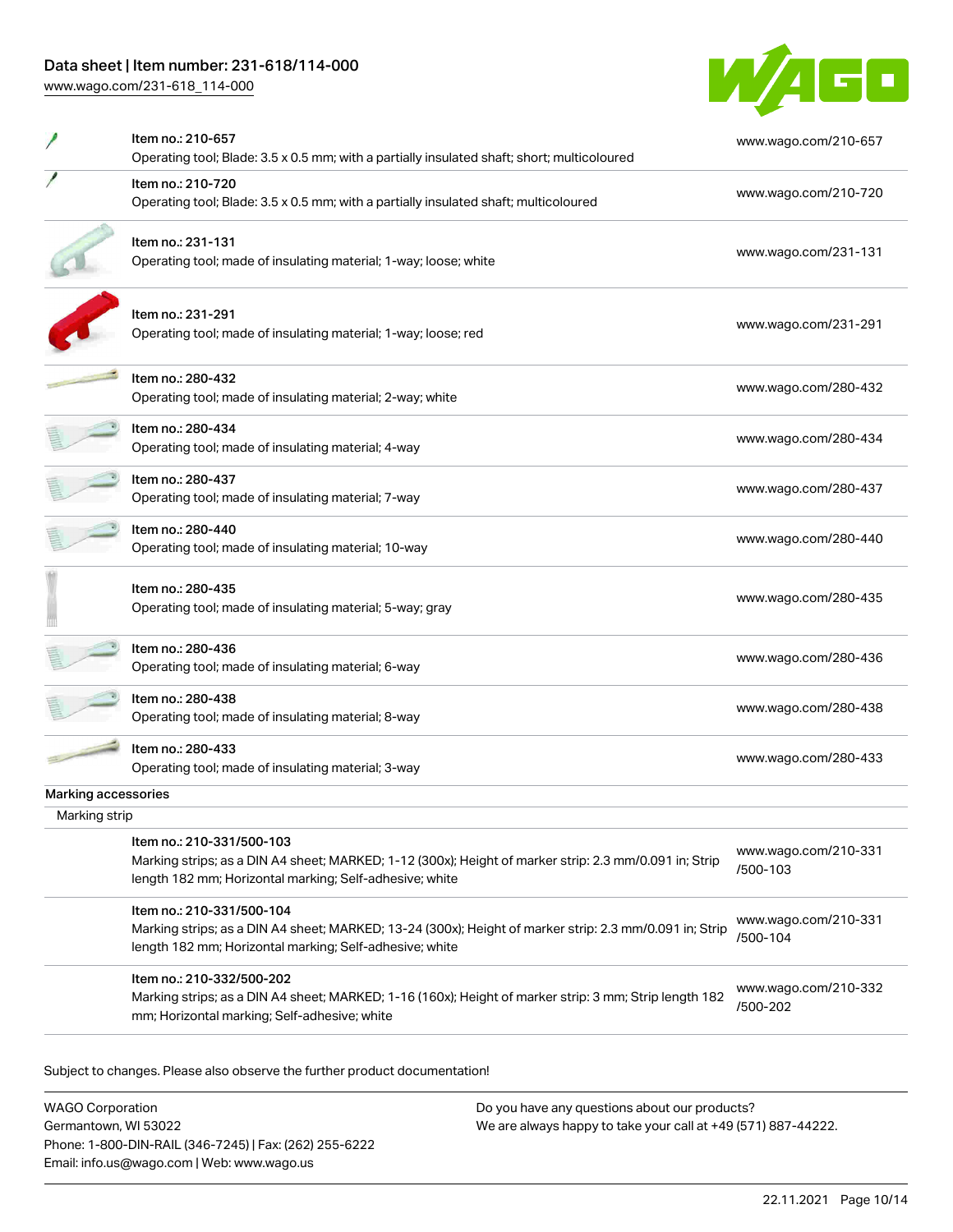

| Item no.: 210-332/500-206<br>182 mm; Horizontal marking; Self-adhesive; white                                                                                                      | Marking strips; as a DIN A4 sheet; MARKED; 33-48 (160x); Height of marker strip: 3 mm; Strip length |               | www.wago.com/210-332<br>/500-206 |  |
|------------------------------------------------------------------------------------------------------------------------------------------------------------------------------------|-----------------------------------------------------------------------------------------------------|---------------|----------------------------------|--|
| Item no.: 210-332/500-205<br>Marking strips; as a DIN A4 sheet; MARKED; 1-32 (80x); Height of marker strip: 3 mm; Strip length 182<br>mm; Horizontal marking; Self-adhesive; white |                                                                                                     | /500-205      | www.wago.com/210-332             |  |
| Item no.: 210-332/500-204<br>182 mm; Horizontal marking; Self-adhesive; white                                                                                                      | Marking strips; as a DIN A4 sheet; MARKED; 17-32 (160x); Height of marker strip: 3 mm; Strip length |               | www.wago.com/210-332<br>/500-204 |  |
| <b>Downloads</b><br><b>Documentation</b>                                                                                                                                           |                                                                                                     |               |                                  |  |
| <b>Additional Information</b>                                                                                                                                                      |                                                                                                     |               |                                  |  |
| Technical explanations                                                                                                                                                             | 2019 Apr 3                                                                                          | pdf<br>2.0 MB | Download                         |  |
| <b>CAD files</b><br><b>CAE</b> data                                                                                                                                                |                                                                                                     |               |                                  |  |
| ZUKEN Portal 231-618/114-000                                                                                                                                                       |                                                                                                     | <b>URL</b>    | Download                         |  |
| CAD data                                                                                                                                                                           |                                                                                                     |               |                                  |  |
| 2D/3D Models 231-618/114-000                                                                                                                                                       |                                                                                                     | <b>URL</b>    | Download                         |  |
| <b>Environmental Product Compliance</b>                                                                                                                                            |                                                                                                     |               |                                  |  |
| <b>Compliance Search</b>                                                                                                                                                           |                                                                                                     |               |                                  |  |
| Environmental Product Compliance 231-618/114-000                                                                                                                                   |                                                                                                     | <b>URL</b>    | Download                         |  |
| 1-conductor male connector; CAGE CLAMP®; 2.5 mm <sup>2</sup> ; Pin spacing 5 mm; 18-pole;<br>Snap-in flange; 2,50 mm <sup>2</sup> ; gray                                           |                                                                                                     |               |                                  |  |

## Installation Notes

#### Application

Subject to changes. Please also observe the further product documentation!

WAGO Corporation Germantown, WI 53022 Phone: 1-800-DIN-RAIL (346-7245) | Fax: (262) 255-6222 Email: info.us@wago.com | Web: www.wago.us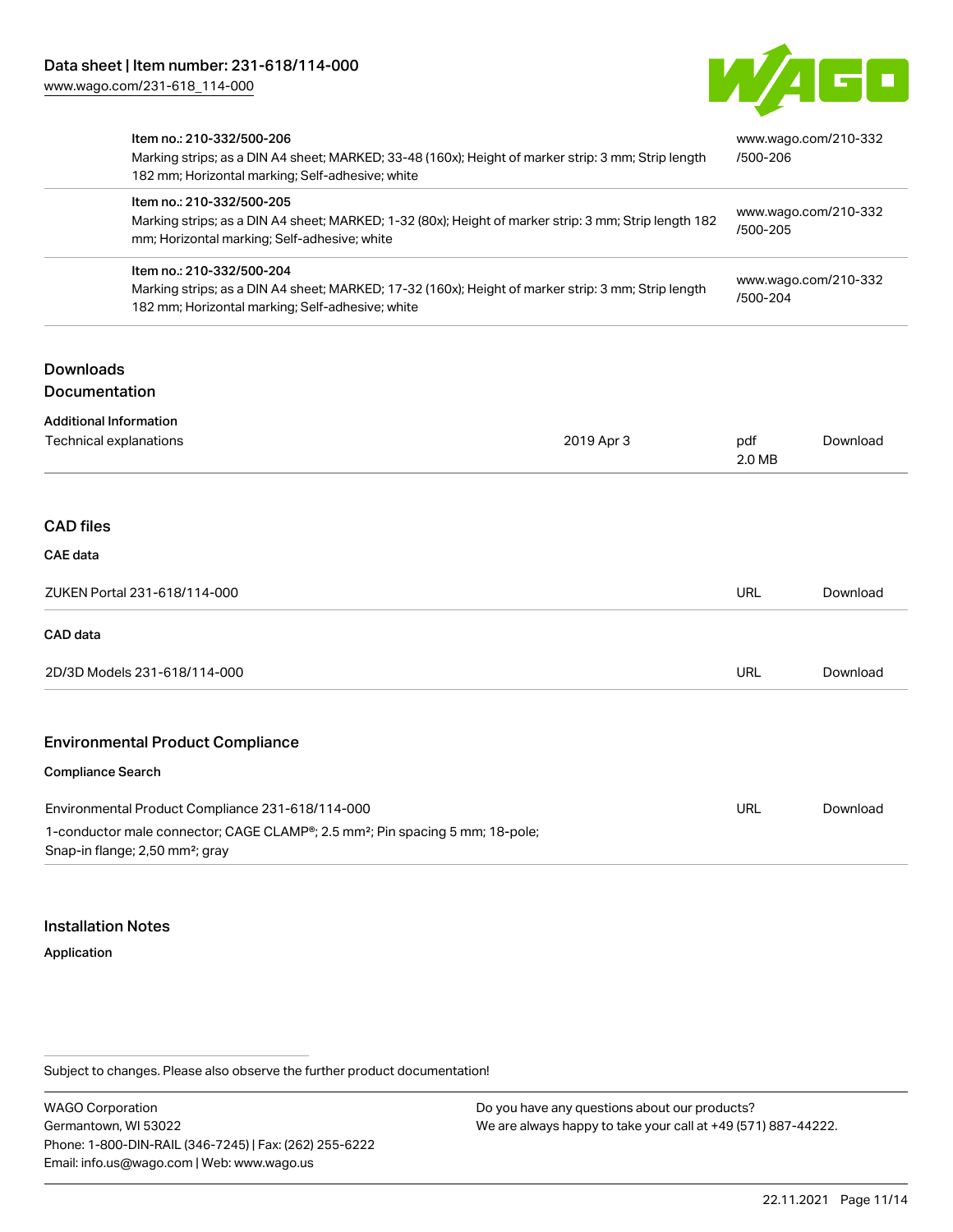



Male connector, with snap-in flanges, for feedthrough applications, for 0.5 … 2.5 mm plate thickness



Inserting a conductor via 3.5 mm screwdriver – CAGE CLAMP® actuation parallel to conductor entry.



Inserting a conductor via 3.5 mm screwdriver – CAGE CLAMP® actuation perpendicular to conductor entry.



Inserting a conductor into CAGE CLAMP® unit via operating lever (231-291).



Inserting a conductor via operating tool.

Coding

Subject to changes. Please also observe the further product documentation!

WAGO Corporation Germantown, WI 53022 Phone: 1-800-DIN-RAIL (346-7245) | Fax: (262) 255-6222 Email: info.us@wago.com | Web: www.wago.us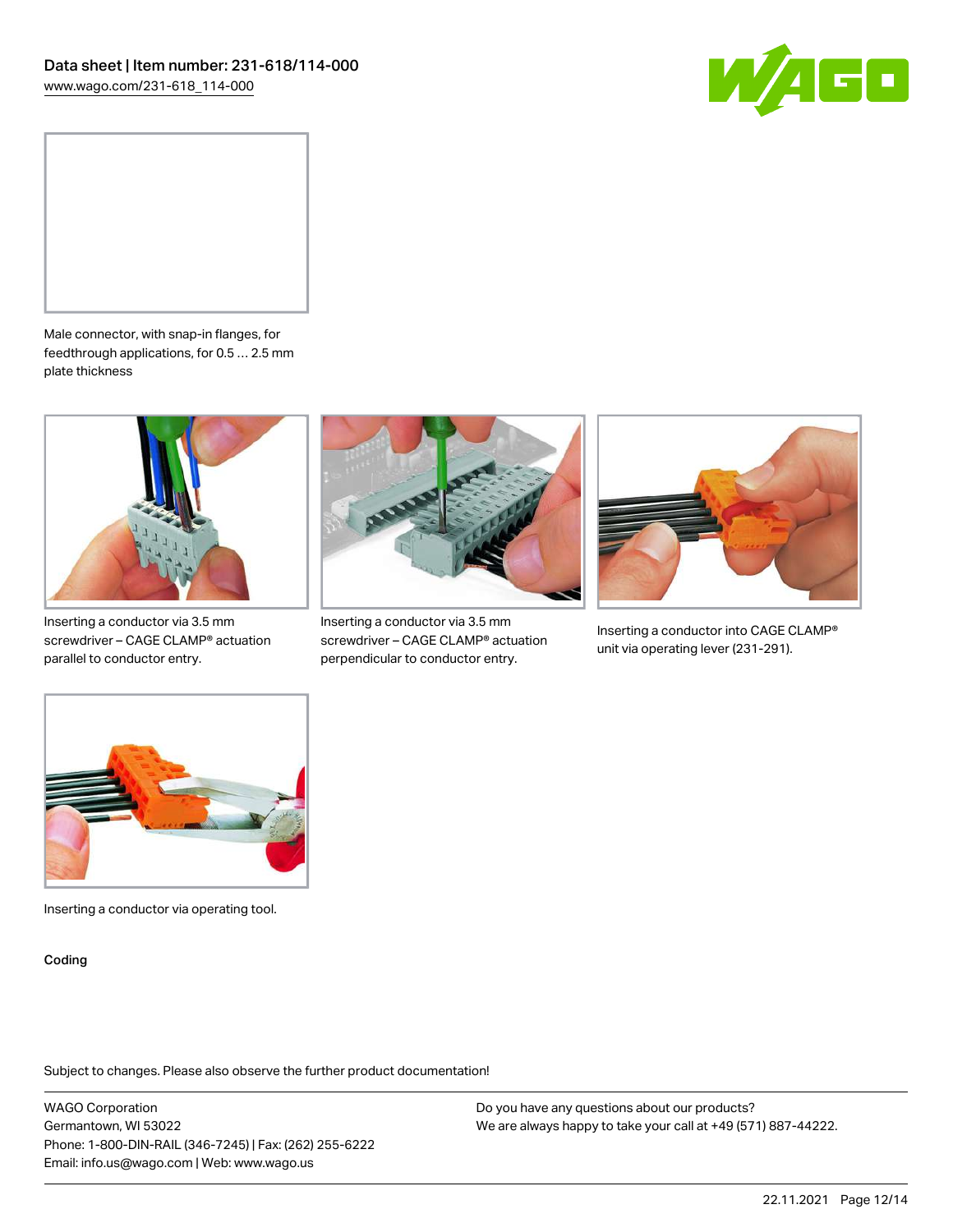



Coding a male header – fitting coding key(s).



Testing – female connector with CAGE CLAMP®

Integrated test ports for testing perpendicular to conductor entry via 2 or 2.3 mm Ø test plug

### Installation



Male connector with strain relief plate



Strain relief housing shown with a male connector equipped with CAGE CLAMP®

#### Marking

Subject to changes. Please also observe the further product documentation!

WAGO Corporation Germantown, WI 53022 Phone: 1-800-DIN-RAIL (346-7245) | Fax: (262) 255-6222 Email: info.us@wago.com | Web: www.wago.us